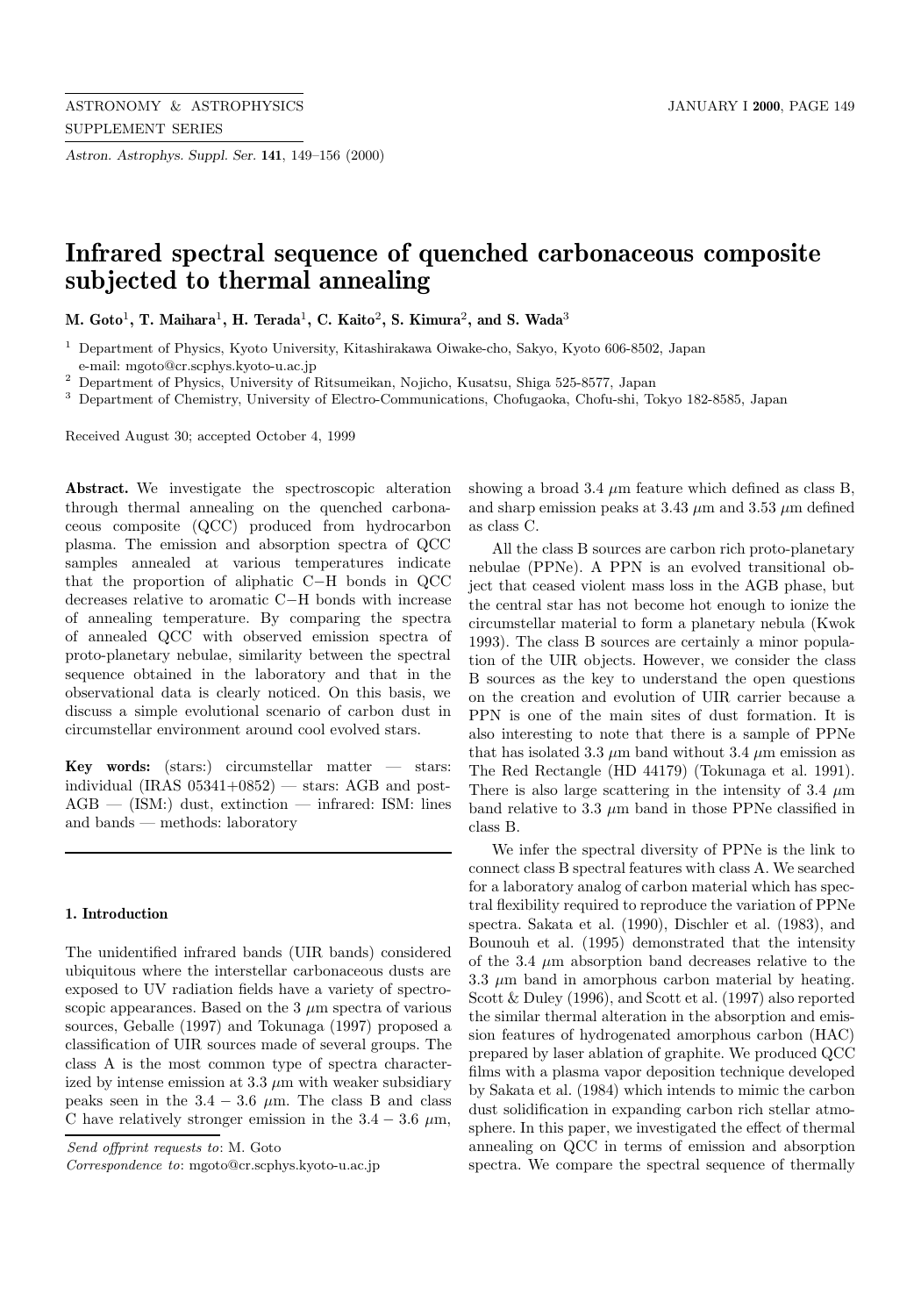

**Fig. 1.** The spectral sequence of QCC along with temperatures of thermal annealing. The emission and absorption spectra are shown in the left and the middle panels, respectively, in the order of annealing temperature; as-deposited, 600, 700, 723, 740, 760, 823, and 873 K from the top to the bottom. The spectra of several PPNe are shown in the right panel for comparison adapted from Joblin et al. (1996), Geballe et al. (1992), and Tokunaga et al. (1991)

annealed QCC with the spectral variation of PPNe in the  $3 \mu$ m region to discuss the circumstellar evolution of carbon dust.

# **2. Experiments**

The production method of QCC described in detail by Sakata et al. (1984) is summarized here. The QCC condensate is prepared by the technique of hydrocarbon plasma deposition. The source gas of methane is ionized by microwave discharge, and is spouted out into a vacuum chamber through a small nozzle. The plasma gas adiabatically expands and is immediately quenched to solid material. The condensate is deposited onto NaCl or CaF<sup>2</sup> substrates placed in the vacuum chamber. The  $NaCl/CaF<sub>2</sub>$  substrates are used because of high transmittance and no spectral features in the  $3 \mu m$  region.

Then the QCC films are moved into an evacuated quartz tube, and set in an electronic furnace. The temperature of the furnace is raised at a rate of 5 K per minute to a predetermined temperature. The sample is heated in the furnace at the temperature for 20 minutes. A portion of deposited QCC film evaporates by heating, and re-sticks to the cooler part of the quartz tube. The amount of evaporation grows with the annealing temperature, for instance, more than 90% in mass is lost from the fresh deposition after the annealing at 800 K. We adjust the duration of deposition process five to ten times longer than the sample for no annealing in order to prepare the thicker deposition for annealing at higher temperature. As a result we obtain eight samples at the temperatures of 600, 700, 723, 740, 760, 823, 873 K as well as as-deposited film whose absorptions are fairly constant ( $\sim 15\%$ ).

In order to obtain the thermal emission spectra of QCC we use a near-infrared spectrograph originally developed for astronomical observations Imanishi et al. (1996). The spectrograph is equipped with an InSb detector array and covers  $2.8-4.2 \mu m$  in a single exposure with a wavelength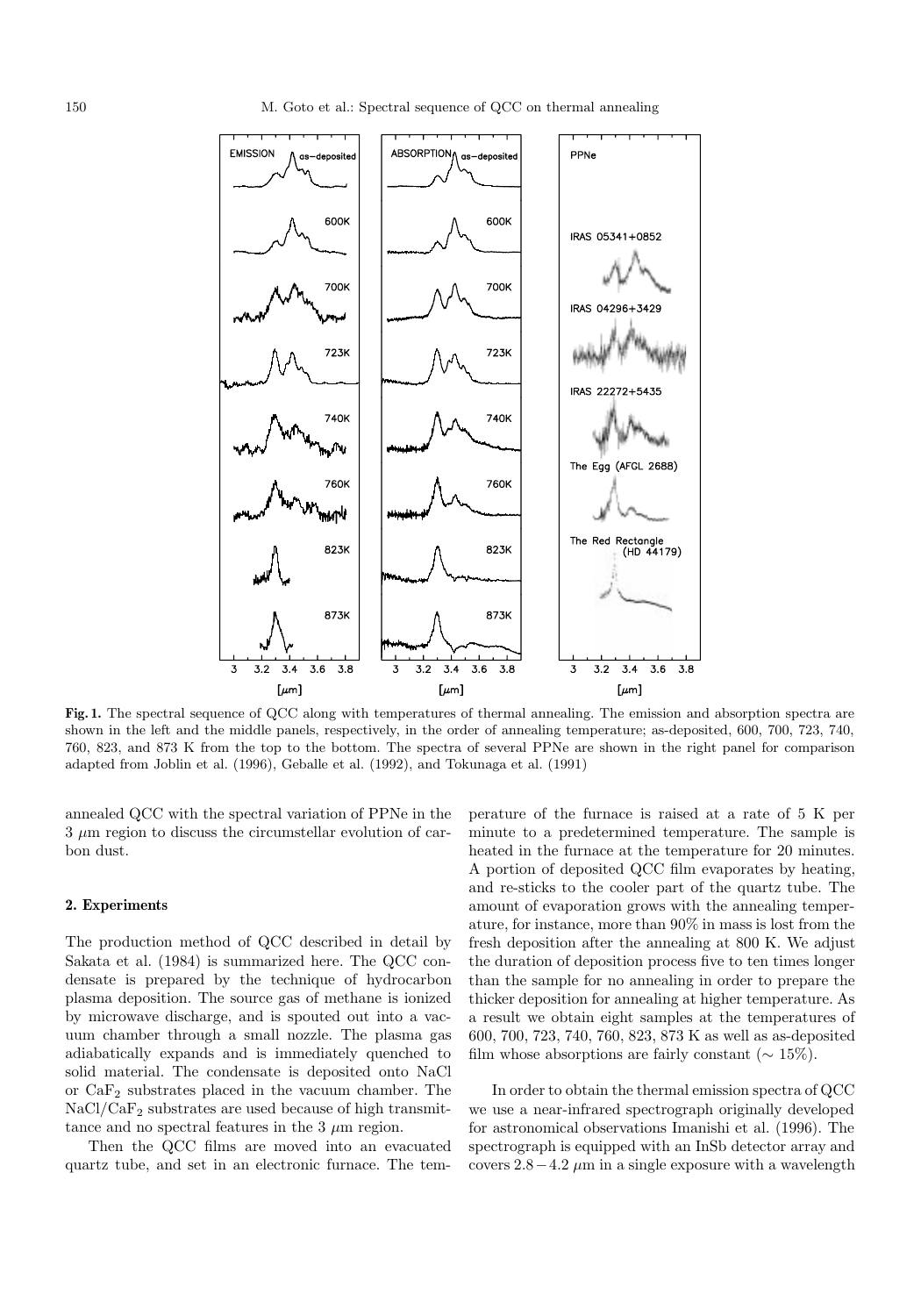resolution of about 1300. The annealed and as-deposited samples are fixed in a holder in front of the spectrograph window, and heated by a ceramic resistance that contacts to the substrate. So as to reduce the background emission from the environment, a liquid nitrogen surface is viewed through a mirror put behind the sample holder. We measure the temperature of the emitting material with Pt resistance attached to the substrate.

A net spectrogram of QCC sample is obtained by subtracting a spectrum of a blank substrate. The sensitivity of the spectrograph is calibrated by measuring thermal emission spectrum of the room temperature assuming a blackbody emission. The baseline of the spectrum is fitted with spline function and subtracted to compare the extracted spectral features with the observational data.

The absorbance of QCC films is taken by a Shimazu FTIR - 8600 PC spectrophotometer at room temperature with a wavelength resolution of about 1500. The baseline of the absorption spectra attributable to the the net continuum absorption of QCC and substrates are fitted with spline function and subtracted.

#### **3. Results**

We show the spectral sequence of the thermally annealed QCC in the 3  $\mu$ m region in Fig. 1. The emission and absorption spectra are collected in the left and the middle panels respectively. The spectra are arranged in order of the annealing temperature from the top to the bottom. In the right panel, we display spectra of PPNe with various spectroscopic characters for comparison.

In Fig. 2 we decompose the emission spectrum of asdeposited film into five Gaussian components of various C−H vibrational modes according to the band assignment in the literatures on amorphous carbon (Dischler et al. 1983; Bounouh et al. 1995). The band centered at 3.30  $\mu$ m is assigned to the aromatic sp<sup>2</sup> CH stretching mode blended with the olefinic  $sp^2$  CH<sub>2</sub>. The bands at 3.38, 3.42, 3.48  $\mu$ m are due to symmetric and antisymmetric stretching C-H vibrations in  $sp^3$  CH<sub>2</sub> and CH<sub>3</sub> chemical groups. The assignment of the 3.53  $\mu$ m band is somewhat uncertain.

In Fig. 3 we present the overall thermal emission of QCC samples before and after the thermal annealing at 740 K. The  $CaF<sub>2</sub>$  substrates used in the measurement have very low emissivity and no spectral features in the wavelength region, and furthermore we cancel out the minor contribution due to the substrate by subtracting its spectrogram from that of the QCC sample. Thus we consider the emissions observed here are certainly originated from QCC material itself. The absolute intensity of the QCC emission is calibrated by blackbody radiation of room temperature measured in the same configuration. Note that the QCC sample before and after the annealing is not equal in quantity. The emission features at  $3.3 - 3.6 \mu m$ are by far strong in the as-deposited QCC.

QCC as-deposited A 3.30  $\mu$ m B 3.38  $\mu$ m  $\overline{1}$ normalized intensity C 3.42  $\mu$ m  $\overline{B}$ D 3.48  $\mu$ m E 3.53  $\mu$ m  $0.5$  $\circ$  $3.2$  $3.3$  $3.4$  $3.5$  $3.6$  $3.7$  $\lceil \mu m \rceil$ 

**Fig. 2.** The emission spectrum of an as-deposited QCC sample decomposed into five Gaussian components. The band centered at 3.30  $\mu$ m is assigned to the aromatic sp<sup>2</sup> CH stretching mode blended with the olefinic  $sp^2$  CH<sub>2</sub>. The bands at 3.38, 3.42,  $3.48 \mu m$  are due to symmetric and antisymmetric stretching C−H vibrations in  $sp^3$  CH<sub>2</sub> and CH<sub>3</sub> chemical groups. The assignment of the 3.53  $\mu$ m band is somewhat uncertain. The sum of the Gaussian components is shown in dot-dashed line

annealed at 740K

QCC EMISSION

intensity  $[10^{-1}$  W /(m<sup>2</sup> as-deposited  $\circ$ 3  $3.2$  $3.4$ 3.6  $3.8$  $[\mu m]$ 

**Fig. 3.** The over all emission spectra of QCC samples including continuum emission

### **4. Discussion**

 $sr$ ]

 $\mu$ m  $\overline{2}$ 

 $\mathbf{1}$ 

# 4.1. Emission spectra of QCC

This paper is the first report of infrared emission spectra of QCC. Since the UIR bands are mostly observed in emission, it is particularly important for the proposed laboratory material of UIR bands carrier to positively demonstrate whether it does emit when exposed in an environment of thermal or radiative excitations.

In Fig. 4 we compare emission and absorption spectra of QCC annealed at 723 K. Both spectra are almost

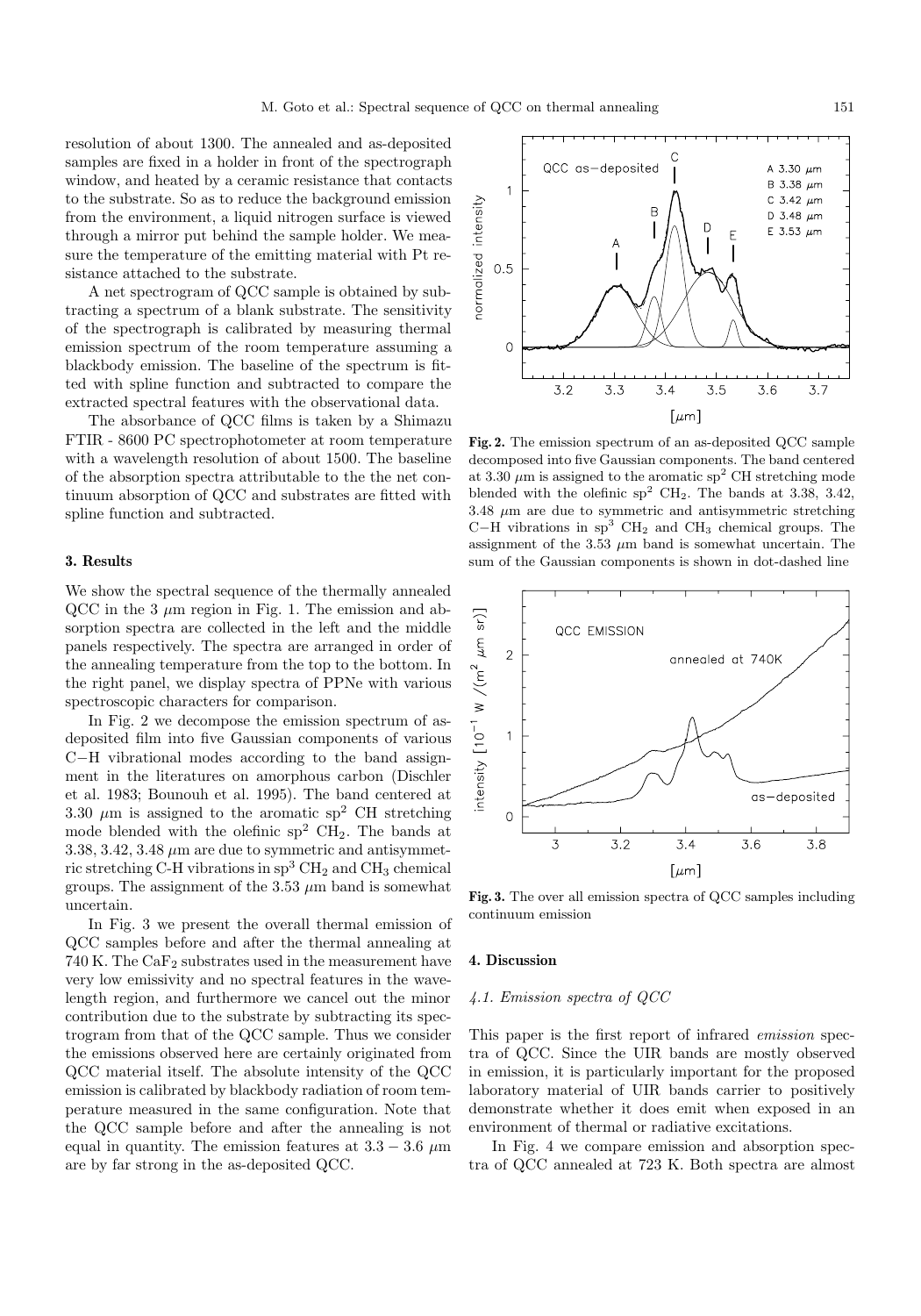

**Fig. 4.** The emission (the bold line) and absorption (the thin line) spectra of QCC annealed at 723 K. The spectra are displaced in ordinate for clarity

identical in the respective profiles. The coincidence suggests that emissions are basically the transition from upper vibrationally excited states to ground states in various modes; not being associated with so-called hot bands. We conclude that the broad and intense emission band at the  $3.4 - 3.6 \mu m$  region toward class B sources is surely not due to a hot band or combined effect of them.

The measured temperatures of the samples in emission are between 310 K and 370 K in the present experiment. On the other hand the temperature at the inner edge of the dust shell under a typical PPN condition is calculated as,

$$
T_{\rm d} = \left(\frac{L}{16\pi\sigma r_{\rm d}^2}\right)^{1/4}
$$

$$
\sim 1.1 \ 10^2 \cdot \left(\frac{L/10^4 L_{\odot}}{(r_{\rm d}/10^{16} \text{ cm})^2}\right)^{1/4}
$$

where  $L, \sigma$ , and  $r_d$  represent the luminosity of the central star, Stephan-Boltzmann constant, and the distance from the central star to the dust grain respectively. Assuming typical physical parameter for a surrounding dust shell of a PPN, the temperature of the dust grain embedded in the shell is approximately 100 K. Several authors have derived even higher temperature of the dust shells around PPNe to be  $150 - 250$  K based on spectroscopic and imaging observations with more realistic theoretical models (Volk & Kwok 1989; Meixner et al. 1997; Szczerba et al. 1997). Therefore we consider it is not unrealistic for the dust grains in PPN shells to emanate UIR emission band in thermally equilibrium state with the radiation from the central star rather than by stochastic heating with a single UV photon.



**Fig. 5.** The comparison of the spectral profiles between observations (the open circles) and the annealed QCC samples (the solid lines) at 700 K for IRAS 05341+0852 (Joblin et al. 1996), at 723 K and 700 K for synthetics  $3.3 \mu$ m band profiles of Type 1 and Type 2 (Tokunaga et al. 1991)

# 4.2. Spectral profiles of QCC

The most characteristic feature of the infrared spectra of QCC as a laboratory analog of carbon dust is the complex spectral profiles in the  $3.4-3.6 \mu m$  region, especially seen in the spectra of as-deposited QCC sample. In Fig. 5 we examine the match of the spectral profiles between observational spectra and those of annealed QCC in detail. The absorption spectra of QCC are used for comparison except the emission spectra of the sample annealed at 723 K because of higher signal to noise ratio than emission spectra. We find the fairly good coincidence between the spectra of IRAS 05341+0852 (Joblin et al. 1996) and that of the QCC annealed at 700 K particularly in the  $3.4 - 3.6 \mu m$ region. The QCC spectrum precisely reproduces not only the overall band intensity of 3.4  $\mu$ m region relative to the 3.3  $\mu$ m band but also the shoulder at 3.38  $\mu$ m as well as the weaker peak near the  $3.48 \mu m$ . The intense and complex bands in the 3.4  $\mu$ m region are one of the spectral characteristics which can not be reproducible by polycyclic aromatic hydrocarbon (PAH) molecules by themselves.

We also compare the profiles of prototypic 3.3  $\mu$ m emission bands of Type 1 and 2 presented by Tokunaga et al. (1991) with the spectra of QCC annealed at 723 K and 873 K. We can see the excellent match between the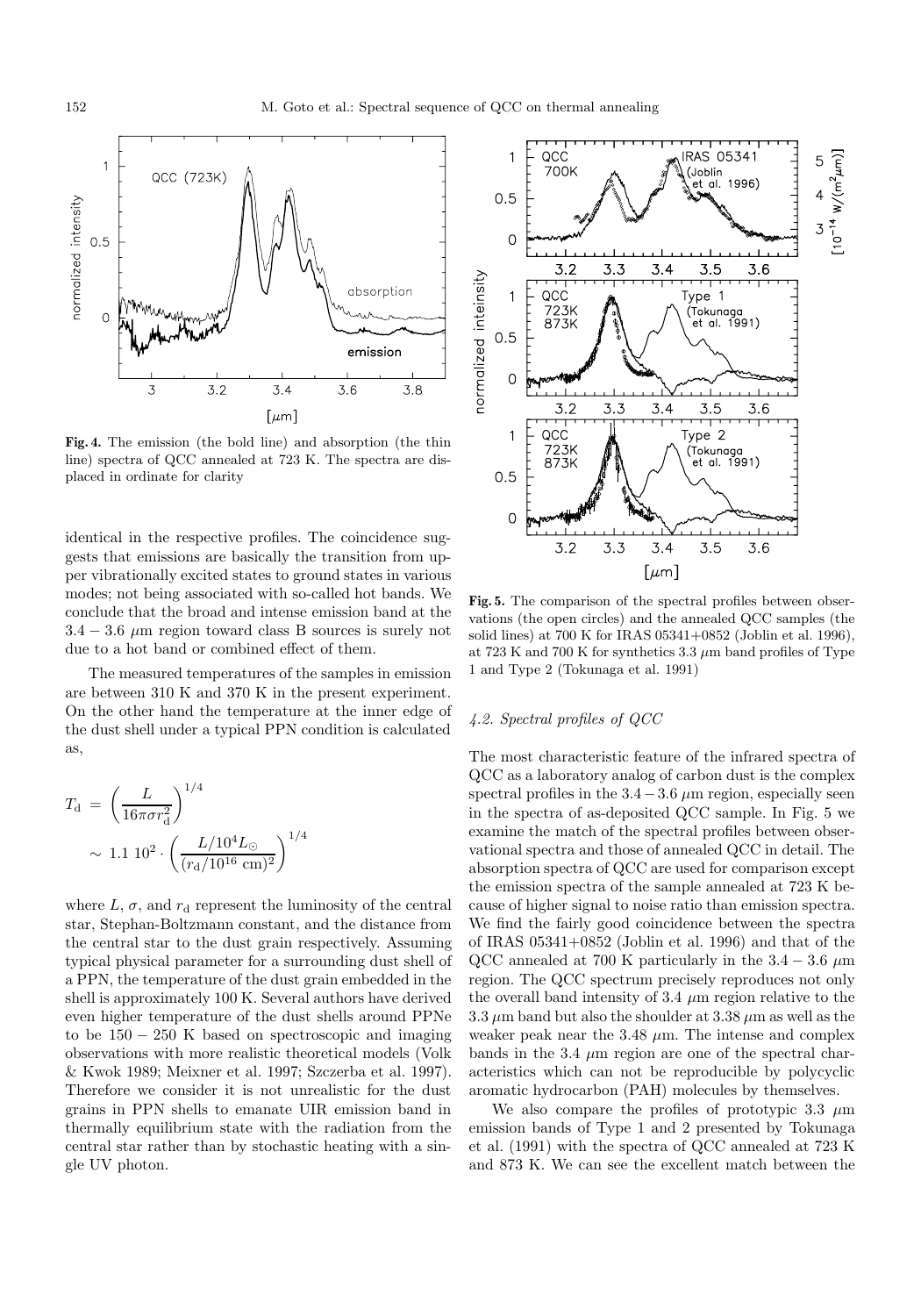

**Fig. 6.** The relative strength of aromatic C−H bonds to the whole feature intensity. The 3.2 to 3.6  $\mu$ m spectra are fitted by five Gaussian components (Fig. 2) to obtain the individual band intensities

slopes at the shorter wavelength tails of the observed  $3.3 \mu$ m band and those of the QCC samples. In each case, the QCC spectrum exhibits significant excess above the observational data at the longer wavelength side of the 3.3  $\mu$ m band. Although the exact cause for the discrepancy is currently uncertain, it may be possibly due to the insufficient subtraction of the continuum spectra or a band broadening due to the interaction between chemical groups as a consequence of the measurement in a bulky film (Joblin et al. 1994).

## 4.3. Spectral sequence of annealed QCC

Figure 6 illustrates the thermal transition of band intensity due to sp<sup>2</sup> hybridized CH (aromatic C−H) bonds relative to the sum of  $sp^2$  and  $sp^3$  (aliphatic C−H) bonds calculated by integrating the decomposed bands intensity (Fig. 2). It might be incorrect to attribute whole intensity of  $3.4 - 3.6 \mu$ m emission to aliphatic C−H bonds because the possibility of inclusion of small PAH molecules, whose aromatic C−H bonds would contribute to  $3.4-3.6 \mu m$  features, cannot be excluded. However, aromatic C−H features of the molecular species mostly appear at shorter wavelength than 3.4  $\mu$ m, so we may safely divide the feature intensity into aliphatic C−H and aromatic C−H in terms of the band wavelength.

It is obvious that the band arise from aromatic C−H bonds begins to increase relative to the whole feature intensity when heated up over 600 K. The proportion of the band intensity continues to rise up to annealing at  $~\sim$  900 K where the whole band strength is attributable to purely aromatic C−H bonds. It must be borne in mind that the increase of the aromatic band ratio is the combined effect of two independent consequences of



**Fig. 7.** The absorption spectrum of evaporated material when the QCC samples are heated in a evacuated quartz tube. The spectra indicate the material is rich with aliphatic C−H bonds



**Fig. 8.** HRTEM images of as-deposited and thermally annealed QCC. We can see curved stratified layers in the sample annealed at 760 K, and carbon onion-like spherules at 823 K. A scale bar of 10 nm is imposed in the panel

thermal annealing process. First it can be attributed to the chemical structural transformation of aliphatic carbon skeleton to aromatic or graphitic one. It is supported by Robertson (1991) and Dischler et al. (1983) who claim the graphitization of amorphous carbon material subjected to thermal annealing. In the meantime, when we heat the QCC sample in an evacuated quartz tube, comparatively volatile component of QCC evaporates from the film and re-adheres cooler wall of quartz tube. We collect the evaporated material, and examine the absorption spectra to find that the adhesion is rich with aliphatic C−H bonds (Fig. 7). Therefore it is possible the effect shown in Fig. 6 would be explained not by the net increase of aromatic C−H bonds but by the relative decrease of aliphatic C−H bonds. Nevertheless we consider the formation of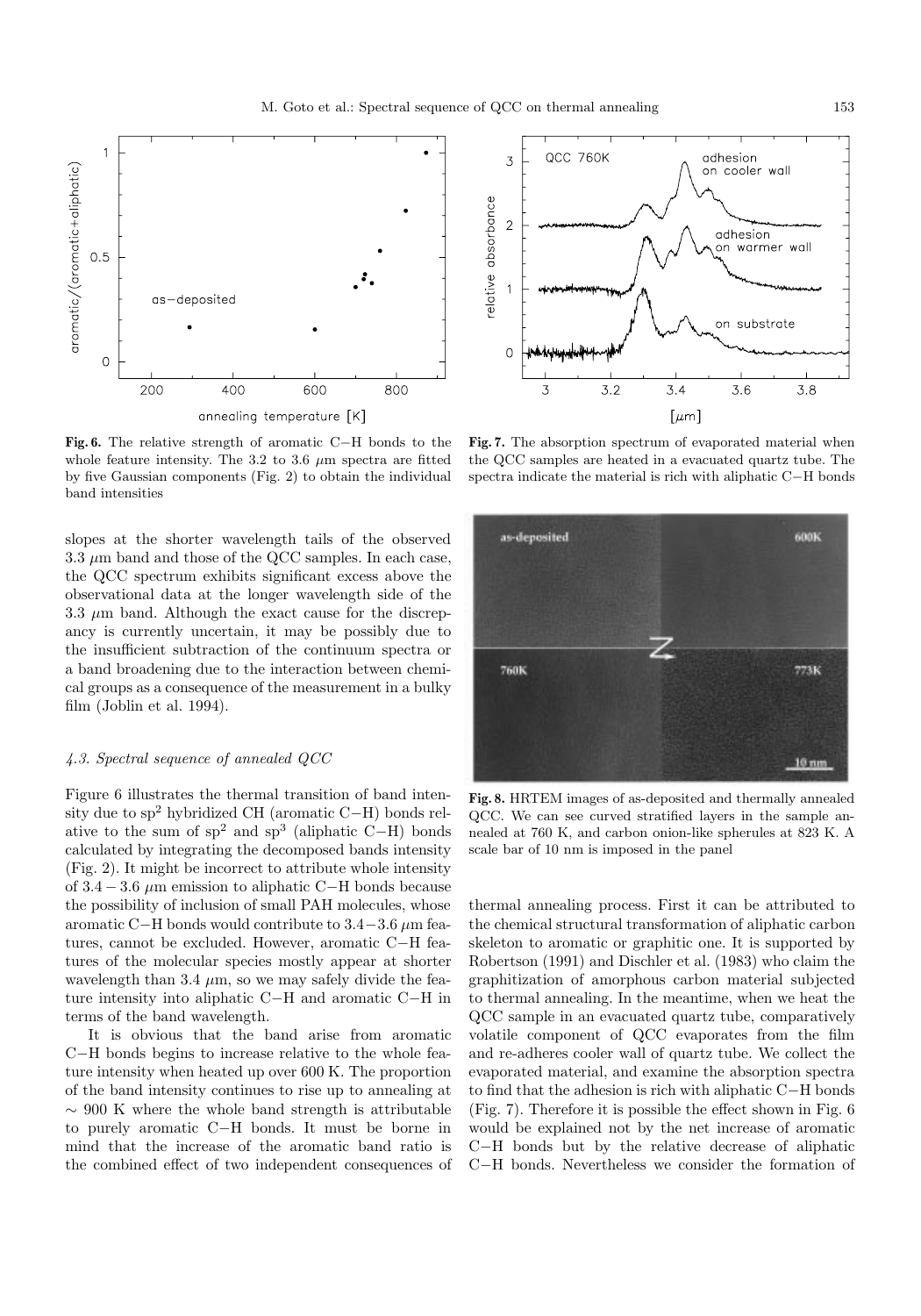aromatic C−H bonds occurs at least with significant contribution because we have confirmed the existence of newly formed carbon onion-like particles which consist of concentric spherical graphitic shells in the HRTEM micrograph of the annealed QCC sample. The HRTEM images of the as-deposited and annealed QCC are shown in Fig. 8 in the sequence of the annealing temperature. No periodic structure can be seen in the as-deposited film and the sample annealed at lower temperature. However, several stratified layers with curvature appear in the sample annealed at 760 K. We can clearly see a number of carbon onion-like spherules in the sample annealed at 823 K. We assume the growth of  $sp<sup>2</sup>$  hybridized aromatic rings or formation of carbon onion-like spherules is the main cause for the spectroscopic transformation of QCC in the following discussion.

We compare the spectral sequence of the annealed QCC with the various spectra of PPNe in Fig. 1. We can see a remarkable similarity between the laboratory spectra and the observational data. The QCC spectra in each stage of thermal annealing, which gradually lose 3.4  $\mu$ m band, fairly closely trace the corresponding PPNe spectra. It is noteworthy that the variety of PPNe spectra can be systematically reproduced by the QCC samples by themselves; from IRAS 05341+0852 with predominant 3.4  $\mu$ m emission to the Egg and the Red Rectangle with slight or no 3.4  $\mu$ m bands.

The thermal annealing process also affects the feature to continuum ratio significantly. The  $3.2-3.6 \mu m$  features are by far prominent in as-deposited QCC sample, in the same time continuum emission levels uprise after the annealing (Fig. 3). The strong continuum emission may be directly related with  $sp^2$  hybridized bond in the sample.

It is especially interesting to note that the UIR band intensity of PPNe relative to the continuum also drops off as the 3.4  $\mu$ m band intensity decreases relative to the  $3.3 \mu$ m band. The spectra of three extreme class B sources observed by Joblin et al. (1996) and Geballe et al. (1992) are shown in Fig. 9 in the sequence of  $3.4 \mu m$  band intensity relative to the 3.3  $\mu$ m band. The spectra are divided by blackbody continuum. It can be seen that the feature intensity normalized to the continuum diminishes in the sequence. We suppose the common behavior of the feature to continuum ratio strongly suggests the common nature between the carrier of the UIR band toward the class B sources and the thermally annealed QCC.

# 4.4. Evolution of carbon dust

The spectral similarity between the laboratory analog and the observational data leads us to a possible evolutionary scenario of carbon dust around PPNe, which has the same spectral effect in the 3  $\mu$ m region as the thermal annealing. We would like to interpret that the variation of PPN spectra should reflect the different stages of the evolution of carbon dust.



**Fig. 9.** The spectra of the extreme class B sources adopted referring to Joblin et al. (1996) and Geballe et al. (1992). They are obtained by being divided by underlying continuum which are assumed as blackbody. The continuum levels are indicated by dotted lines

The following is a proposed working hypothesis of carbon dust formation and evolution. (1) Carbon dust is solidified as QCC-like amorphous material with rich  $sp<sup>3</sup>$  hybridized CH bonds in the vicinity of the evolved carbon star. The material shows complex  $3.4 \mu$ m emission which is similar to that of IRAS 05341+0852 or a QCC film immediately after the deposition. (2) The solidified carbon dust is then suffered from annealing. The intensity of  $3.4 \mu$ m emission decreases because of transformation of aliphatic C−H bonds to the aromatic one. The emission band at  $3.4 \mu m$  is diminished before the carbon dust leaves the star to diffuse interstellar medium. (3) The aliphatic C−H bonds that survive through the destructive annealing would contribute  $3.4 - 3.6 \mu m$  plateau emission of typical class A UIR spectra observed toward Hii regions, reflection nebulae, and planetary nebulae.

The first point of the scenario is that it describes a fresh carbon dust as an amorphous material which contains rich aliphatic C−H bonds. The second point is that it refers the destruction of  ${\rm sp^3}$  hybridized CH bonds which separately occurs from the dust formation.

Frenklach & Feigelson (1989) and Cherchneff et al. (1992) have claimed that it requires exceptional physical and chemical conditions such as high density of seed  $C_2H_2$ molecules and slow mass loss velocity to produce sufficient amount of PAH directly out of a stellar atmosphere. We infer the condensation and subsequent chemical reaction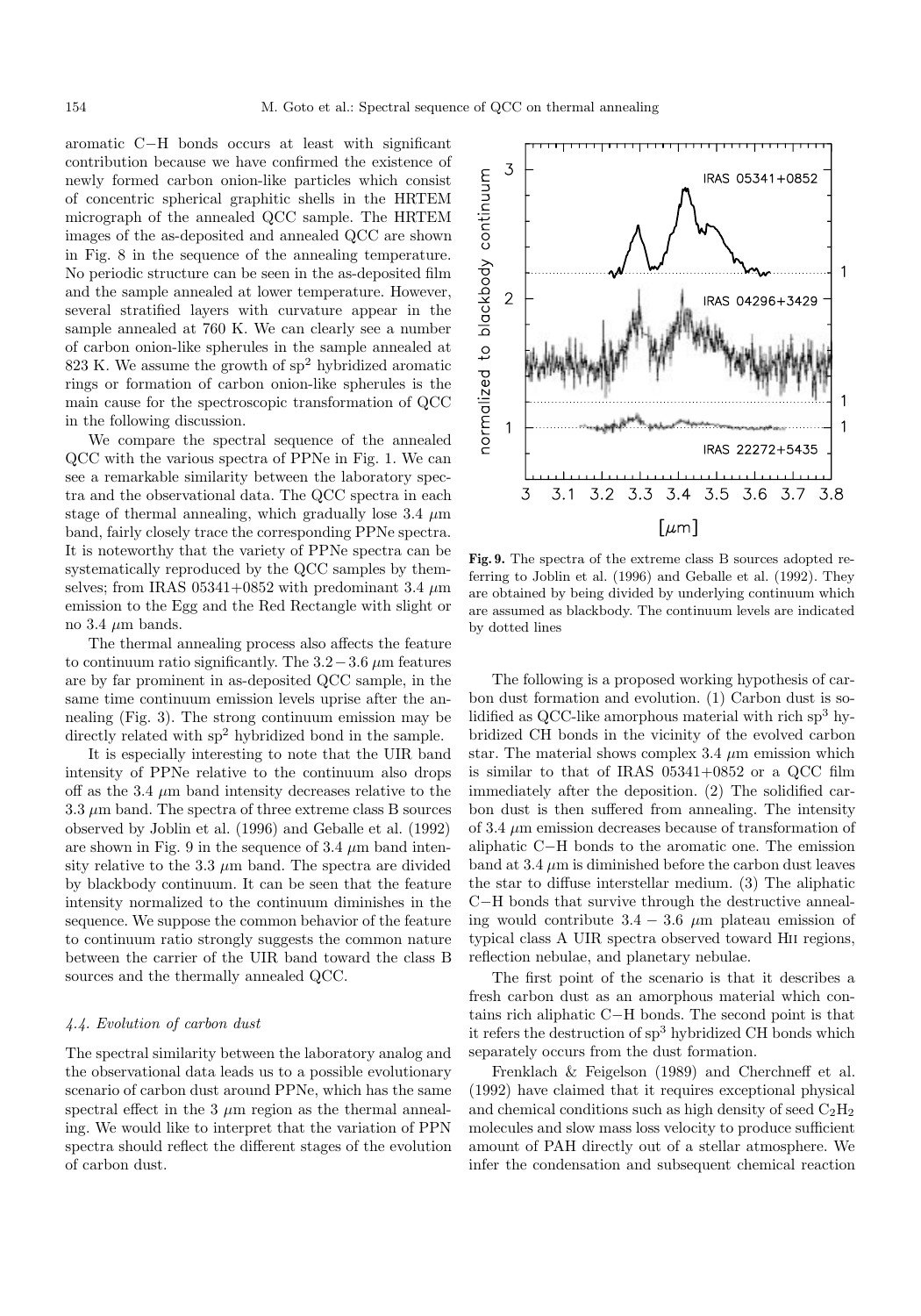to aromatization may provide a round way to avoid the difficulty of direct formation of aromatic material.

The size distribution of the particles is also affected by the thermal annealing. By heating, carbon onion-like spherules of certain diameter are produced out of a QCC film which has no specific partitional scale immediately after the deposition. When a dust model is given, the size of the grains is one of a few parameters that are determinable in fairly stringent way from observations. The size distribution of dust grains is considered to be controlled by (1) nucleation and growth rate, and (2) grain destruction by collision and shattering. The latter is known to provide a secure ground of the power law size distribution required for standard comprehensive dust models (Mathis et al. 1977). On the other hand as concerns well-known 2175 Å bump in UV interstellar extinction curve, the constant band center independent of the line of sight together with the narrow bump profiles prefers graphite grains to be highly uniform in size and shape (Draine 1989). The fragmentation into carbon onion-like spherules from amorphous material might be a process disregarded so far which controls the shape and the size of dust grains.

The compositional change of carbon dust from circumstellar to interstellar environment is previously pointed out by Buss et al. (1993) who argued the systematic spectral variations through AGB, PPN, to planetary nebula in the mid infrared region. Duley (1995) proposed an evolutional model characterized by the formation of featureless amorphous carbon in AGB phase, subsequent photochemical rehydrogenation to HAC in the presence of UV radiation, and possible dissociation to PAH molecules in a planetary nebula shock. Schnaiter et al. (1999) gave a support to the idea by demonstrating the production of nano-sized carbon particles with laser pyrolysis of  $C_2H_2$ that have only weak C−H features. On the other hand a lot of carbon rich PPNe do have  $3.3 \mu$ m emission due to aromatic C−H bonds and in several cases additional broad 3.4 µm emission due to aliphatic C−H bonds. The spectral types of the most of the central stars of PPNe are found to be F−G by spectroscopic observations in visible (Hrivnak et al. 1995). It is not likely that those PPNe are able to provide sufficient UV photons required to promote the active hydrogenation of amorphous carbon. The lack of plausible hydrogenation mechanism of amorphous carbon would be alleviated by our result that reveals the carbonaceous material rich in aliphatic C−H bonds can be directly produced by hydrocarbon plasma deposition. Chiar et al. (1998) proposed the condensation of aliphatic hydrocarbon around PPNe and postprocessing to aromatic dust based on the infrared spectroscopy of AFGL 618 which exhibits an absorption feature at 3.4  $\mu$ m together with the weak 3.3  $\mu$ m emission feature. The transformation of aliphatic hydrocarbon to aromatic material is exactly what is observed in our thermal annealing. Although Chiar et al. (1998) suggested the photochemical reaction driven by FUV radiation as the promoter of the conversion, we would like to imply that the alternative thermal process also enables the spectroscopic transition.

What is not explained in our scenario is the lack of hydrocarbon features toward carbon rich AGB stars. The dust emission observed in the far infrared region clearly ensures the existence of large amount of dust around those progenitors of PPNe. The previous evolutional models attribute the featureless continuum toward AGB stars to amorphous carbon grains with little C−H bonds. We speculate if the dust formation mechanism is possibly not continuous between the AGB and PPN phase. A certain mode-switching synchronized with the end of the main mass loss phase could accompany with the changes in the physical and chemical circumstances.

The thermal evolution proposed above requires heating of dust up to ∼ 800 K after the solidification. Here we conclude by proposing three possibilities such heating could occur. That is, (1) stochastic heating of a dust grain impinged by a single energetic photon radiated either from a natal star or unknown binary companions, (2) heating by gas-grain collision, or (3) gradual thermal annealing when a dust transverse a warm dust shell. We imply gradual annealing may be the most promising. However, it is also accompanied with serious question whether the observable amount of aliphatic C−H material, which is easily affected by thermal annealing, can survive through the inner warmer region of a dust shell. The hypothesis is highly speculative and needs to be confirmed by the extensive laboratory works which more precisely express the physical environment around PPNe as well as observations on thermal and dynamical structure of each PPN.

## **5. Summary**

We produce QCC films with a hydrocarbon plasma deposition technique. We have obtained emission and absorption spectra of as-deposited and thermally annealed QCC in the 3  $\mu$ m region. The relative strength of sp<sup>2</sup> hybridized CH (aromatic C−H) bonds increases with the annealing temperature with respect to the intensity due to  $sp<sup>3</sup>$  hybridized CH (aliphatic C−H) bonds, suggesting graphitization of the QCC films by thermal annealing. Whilst the HRTEM image shows amorphous structure in general (Sakata et al. 1994), carbon onion-like spherules are conspicuous in the QCC annealed at higher temperature. It was consistent with the spectroscopic transformation in the 3  $\mu$ m region, and we think that the graphitization of QCC in the high temperature environment occurs to form carbon onion-like spherules.

We compare the spectral sequence of  $3 \mu m$  spectra of the annealed QCC with observed spectra of PPNe categorized in class B by Geballe (1997) and Tokunaga (1997). Based on the similarity between the laboratory spectra and observed ones particularly in the spectral morphology and the feature to continuum ratio, we propose a scenario